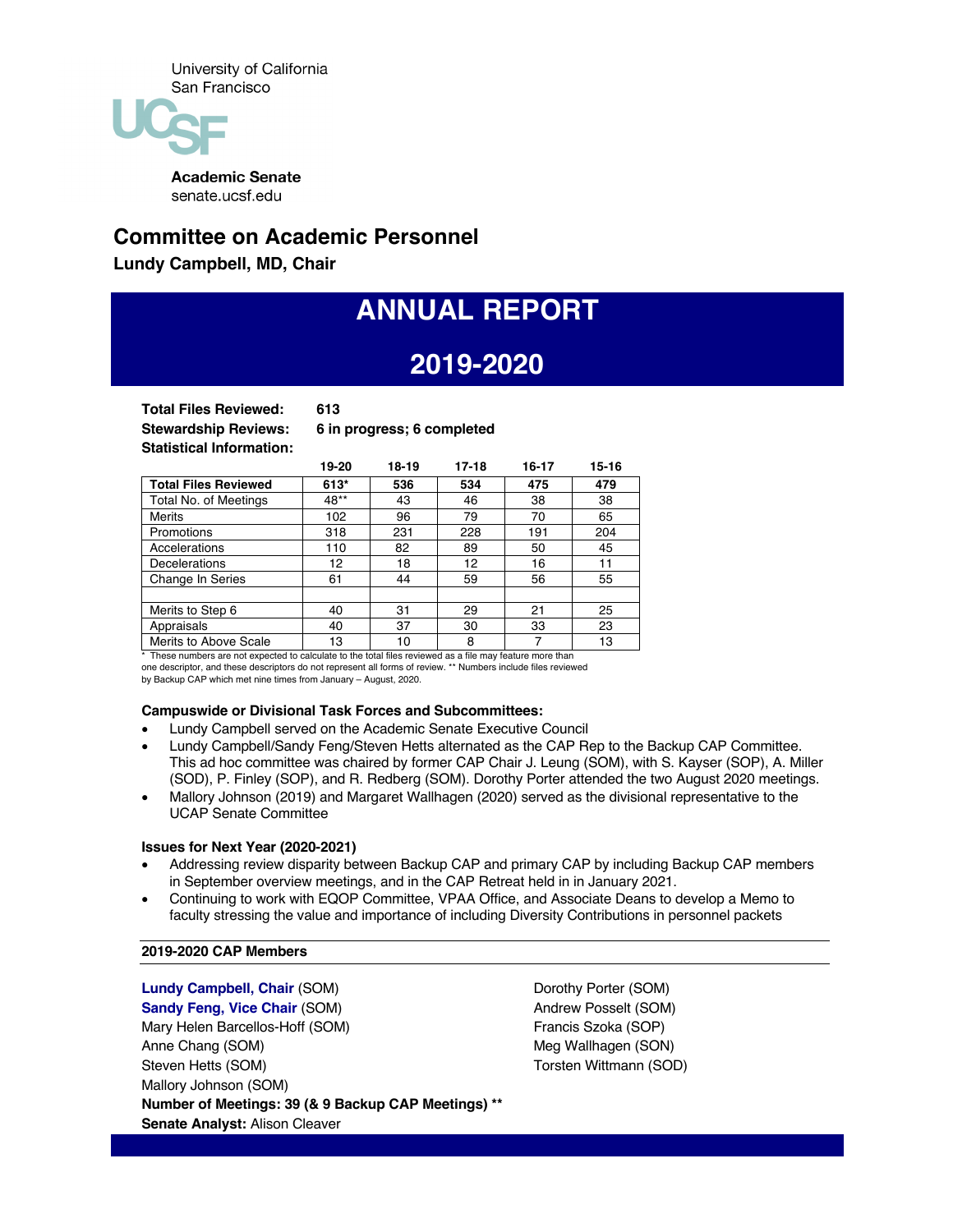### **Systemwide Business**

Regarding system-wide concerns, the Committee (CAP) reviewed and responded to the following systemwide inquiries.

## **UCAP Discussions**

Systemwide University Committee on Academic Personnel met quarterly at the UC Office of the President in Oakland, CA. UCSF UCAP Representative David Saloner attended. Discussions focused on Systemwide review of the above listed revision as well as the following:

### APM – 120, Emerita/Emeritus Titles

Members agreed that granting emeritus status will have minimal impact on UC resources. UCAP members submitted a memo recommending that the policy is as inclusive as possible. [\(Appendix 1\)](https://senate.ucsf.edu/sites/default/files/2021-08/CAP-Annual-Report-Attachment%201-2019-2020.pdf)

## CAP Evaluation of Faculty in the Health Sciences

UCAP members discussed issues related to CAP evaluations of health sciences faculty. The goal was for UCAP members to gain a better understanding of the issues for faculty at the medical centers such that the committee may identify best practices for how CAPs address those issues. Consistent ongoing education by deans and other campus leaders on the criteria for advancement and promotion seemed key across several campuses. This topic was discussed throughout the year.

#### Dean Delegated Files

The Committee was asked to determine how many types of personnel actions and the number of files can be dean-delegated before it is "too many." UCAP members discussed how such files are handled at various UC campuses, and also advised that there may be deans to whom a CAP would not want to delegate authority. This topic will be discussed more in depth at a later date.

#### Task Force on Teaching Evaluations

Throughout the year UCAP heard reports from this task force which was put together at the request of systemwide committees on Graduate Council (CCGA), and Committees on Affirmative Action, Diversity and Equity; Educational Policy, and Faculty Welfare. The charge was to look specifically at student course evaluations but this has been broadened to teaching evaluations overall. At issue is that student course evaluations should not be the sole form of assessment and the evaluation should include peer observation and a personal statement. A question remains on how to make other forms of evaluations more robust. Also raised was the pattern of poor evaluations, which CAP overall pays closer attention to than a single bad evaluation.

## Student Mentoring (Consultation with CCGA)

CCGA Chair Balasubramaniam reminded UCAP of their discussion during 2018-2019 academic year on newly proposed language for APM 210 involving mentoring. Many faculty in the social sciences do not receive as much credit for student mentoring as those in the STEM fields, due to documentation, and the inability of social science faculty to give co-authorship to mentees. Women and URM faculty do significant mentoring without credit. While overall UCAP members recognized the issue as having merit, they declined to make it a separate category within APM 210. They will discuss ongoingly how to make it more prominent.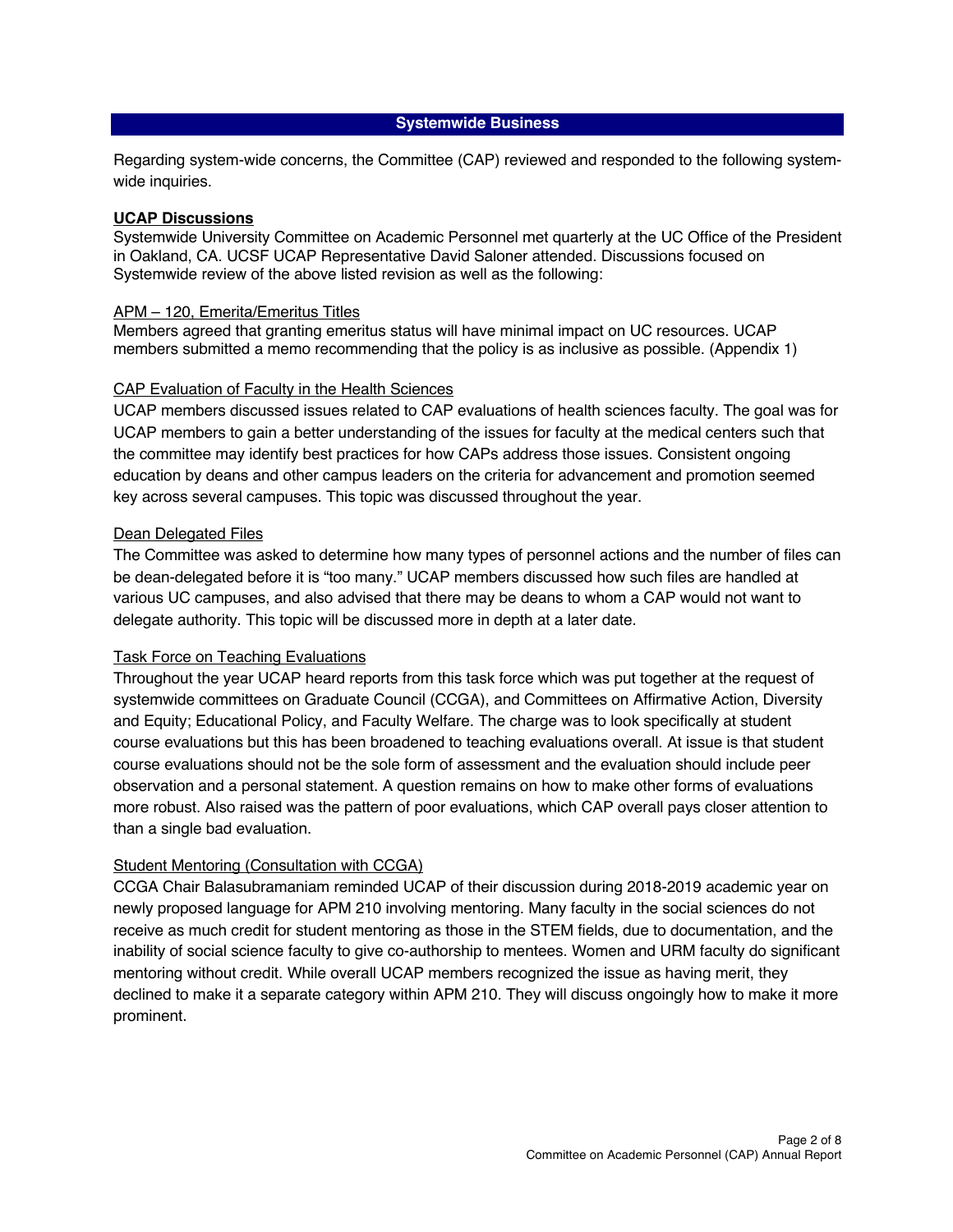## **Divisional Business**

This year, Members of the Academic Senate Committee on Academic Personnel worked closely with the Vice Provost Academic Affairs Brian Alldredge and the Office of Academic Personnel on academic personnel file review. Other business conducted is listed below.

## **Distinguished Faculty Awards: The Distinction In Teaching and the Distinction In Mentoring Awards**

This year's Distinction In Teaching Award Selection Committee was Chaired by CAP member, Margaret Wallhagen, RN, PhD, FAAN. The 2019-2020 recipients of the Distinction In Teaching Awards were Erica M. Gastelum, MD, Health Sciences Associate Clinical Professor, Department of Pediatrics, School of Medicine (SOM) at UCSF Fresno (Category 1) and Katherine Hyland, PhD, Adjunct Professor, Department of Biochemistry & Biophysics, SOM and a member of the UCSF Institute for Human Genetics and the Haile T. Debas Academy of Medical Educators, and Director of the Medical Genetics Theme in the UCSF SOM Bridges Curriculum (Category 2).

This year's Distinction In Mentoring Award Selection Committee was Chaired by CAP member, Dorothy Porter, PhD. The 2019-2020 recipients of the Distinction In Mentoring Awards were Naomi Bardach, MD, MAS, Associate Professor of Clinical Pediatrics, Department of Medicine, SOM (Category 1). Dr. Bardach is Core Faculty at the Philip R. Le Institute for Health Policy Studies, and Faculty at the Center of Healthcare Value. In Category, 2, the award winner was Monica Gandhi, MD, MPH, Professor of Clinical Medicine, Department of Medicine, SOM. Dr. Gandhi also serves as Associate Chief of Clinical Operations & Education, Division of HIV, Infectious Diseases & Global Medicine at ZSFG.

Due to the COVID-19, the in-person celebration for these awardees—usually held in the spring—was moved online. The Senate's Committee on Educational Policy and the Academic Affairs Mentoring Office posed a single question to the respective Teaching and Mentoring award winners. Short lectures, of upwards of 10-15 minutes, on the questions were presented via Zoom and uploaded to the Senate's website. The poster announcing the online awards ceremony can be found in [Appendix 2.](https://senateserviceportal.ucsf.edu/senatedocs/2020-2021/dfa-poster-2020-10-20-Tall.pdf)

## **Statement on Modification of Review Process Due to COVID-19**

In partnership with the VPAA Office and EVCP Office, the Committee on Academic Personnel (CAP) advised that disruptions to usual academic matters would be taken into consideration during next year's (2020-2021) academic review process and beyond. Faculty were advised to include a personal statement in their personnel packets detailing the COVID-19 impact, and that will be taken into consideration during the review process. [\(Appendix 3\)](https://senate.ucsf.edu/sites/default/files/2021-08/CAP-Annual-Report-Attachment%203-2019-2020.pdf)

## **Retreat (CAP, VPAA Office, & Associate Deans, Schools)**

The Committee held its annual retreat with the Vice Provost of Academic Affairs, both Assistant Vice Provosts of Academic Affairs, and the academic associate deans from the four schools on January 29, 2020. The CAP Annual Retreat was moved from June to January. This change will allow matters arising related to A/P matters to be implemented or modified in mid-year. Support CAP Analyst Kirstin McRae, Academic Senate Office, was also in attendance. CAP members Posselt and Barcellos-Hoff were absent. Significant items are presented below.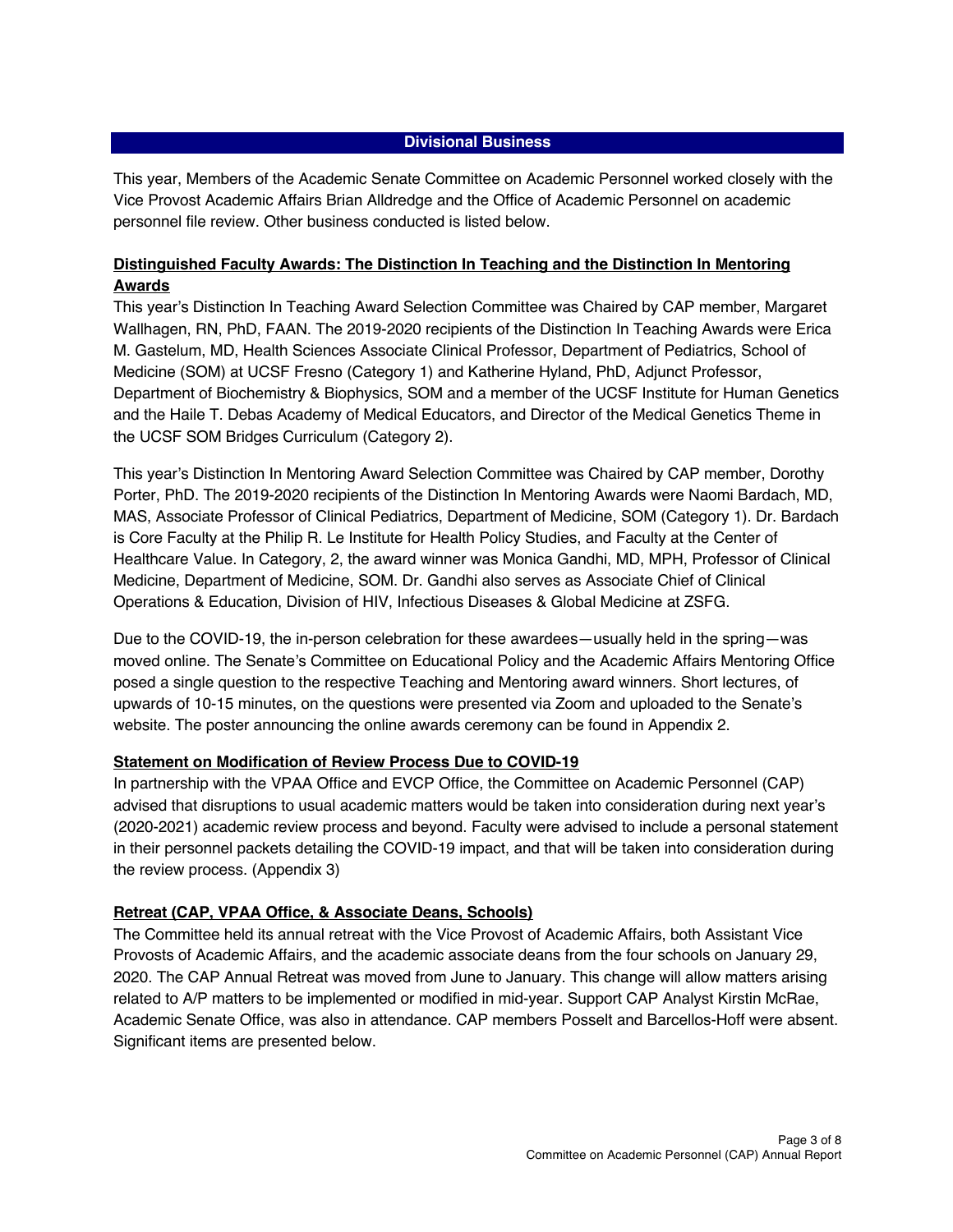## Declaration of Use of Journal Name and Impact Factor in Academic Review (attachment 1)

Guests Dyche Mullins, PhD, Professor, Cellular Molecular Pharmacology, SOP and EVCP Dan Lowenstein attended to discuss the declaration submitted for CAP and Academic Affairs review. The proposed intention was that CAP, Academic Affairs, and Associate Deans support the declaration to leave journal names off of CVs under personnel action review.

Members and guests present advised that there is no way to judge value of any article, save from either the Chair's letter – which is often not filled out in depth – or by the Journal name. Including the Journal name speaks to peer review, which in addition to Chair's letter and the letters of support, CAP relies on to explain the significance and value and detail of the faculty member's work efforts. The conclusion was that the declaration as presented is an oversimplification of the actual issue and also an over-emphasis on the CV in the review of a faculty member's personnel packet. Academic Affairs and CAP look at the overall packet – the gestalt—of the packet, rather than checking specific items off of a list.

Guest Mullins advised that upon reflection the matter should be divided in half, with the outwards-facing portion being focused on hiring and the declaration, which emphasizes the work rather than the glamour of specific journals. And separate from that is the internal portion handled by academic affairs/CAP which needs subjective information to understand the relevance of work under review.

Guest Lowenstein provided some historical context for the drafting of the declaration. Historically, when and where papers were published was important. Students are motivated to publish, but the time to publication is much longer now than it has been previously. So the fact that CAP, or other Universities are looking at the quality of work is really important to students/trainees, who may believe they won't get employment without those publications. Sending a message to the general public that it's the work that's valued, not the publication, is vitally important for students/trainees. This is the message that needs to be disseminated.

*Next step:* CAP will work with the Associate Deans and VPAA Office to discuss and revise the current declaration, so it better fits how journal names are used in personnel review. Implementation of this will require more in-depth language be included in the Chair's letter, such that the work faculty under review are doing is placed in context.

## Participation with/Service to Predatory/Vanity Publications and Conferences

While CAP has raised this issue, guests advised that because of how quickly the publishing landscape is changing, it's difficult to assess between up-and-coming journals and vanity/predatory publications. CAP stated that it is under the impression that there is quality control before the files come to CAP, but in several instances it was clear that such a review wasn't completed. The Associate Deans raised the issue of implementation of such guidelines.

*Next step:* CAP will develop an educational statement which can be delivered to departments on predatory/vanity journals. CAP will advise within this statement that this is an ongoing issue that CAP is examining. Within the statement will be encouragement of this at a departmental level. Department Chairs will be encouraged as well to contact their relevant Associate Dean for guidance.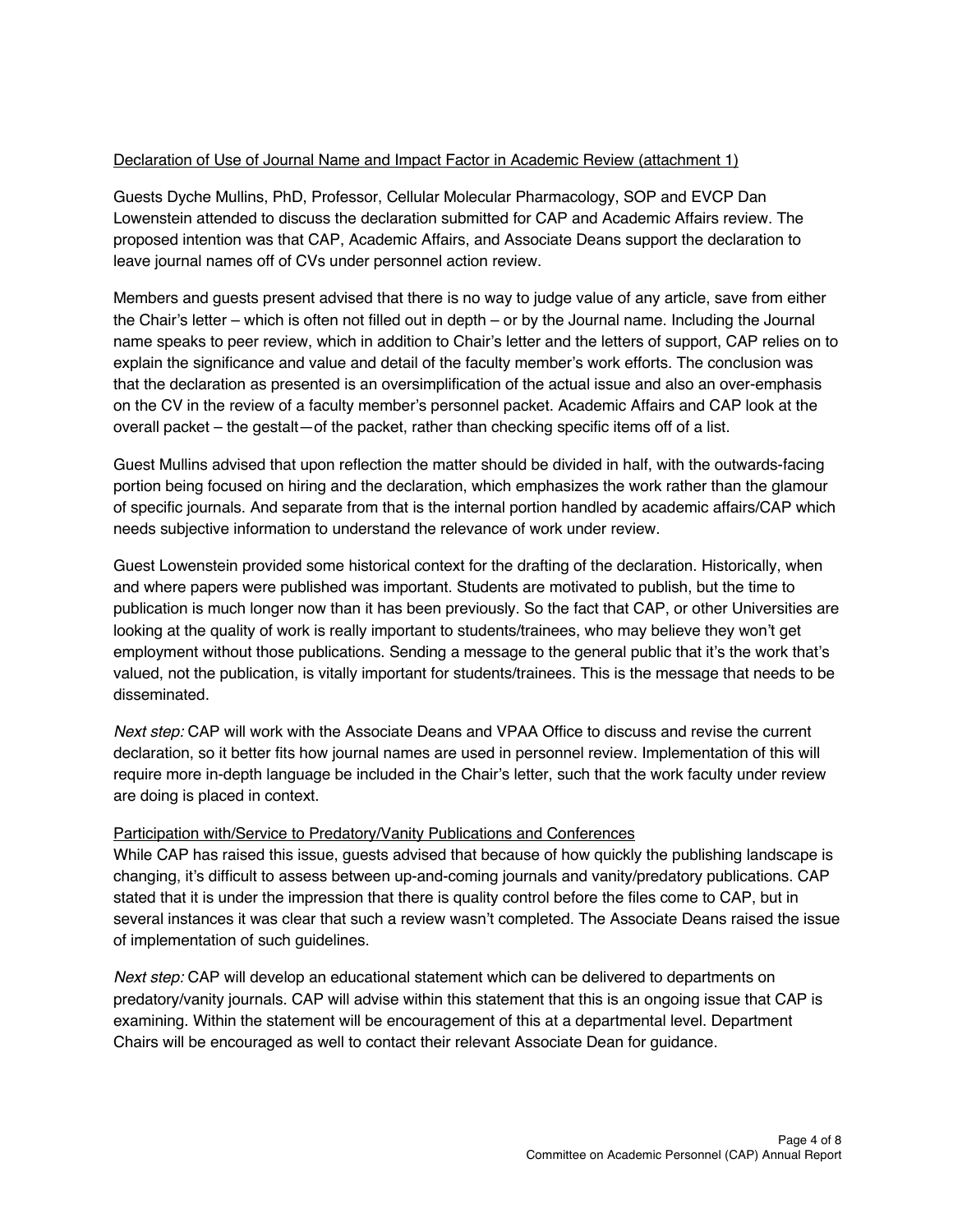## Consistency in File Volume for CAP

CAP Chair Campbell requested consistency wherever feasible in the volume of files coming to CAP. In fall 2019, there were two meetings back-to-back cancelled due to lack of files. The issue with volume had to do with the HR Service Centers, not with VPAA Office. CAP recognizes some of this is beyond the control of either of those offices, but CAP/Backup CAP is trying to avoid being deluged with files in the next year by addressing as many as possible in as steady a manner as it can.

Asst Provost Emerald Light advised that part of the issue with this is that the VPAA Office has no authority to shift the deadlines. So if personnel packets come in late—not due to the faculty's actions—the file is still reviewed. It may not be completed by the July 1 deadline however. This has given faculty and departments extra time. The bigger issue however is as UCSF joins UC Path, we cannot pay people retroactively within payroll. That is, while your packet will be reviewed late (even if effective July 1 of a given year), if it goes through after July 1, faculty cannot be paid back to July 1. VPAA Office routinely reviews its operations to insure smooth activities; they will be paying even closer attention when UC Path goes into effect.

## Changes in Series

Members and guests discussed the perception that not all series are the same. While the reality is that the series run parallel and are there to benefit faculty by allowing them to focus on areas that they are stronger in. Associate Deans advised that assessment has changed over the years. The bars used to be very different within the series based on the department. Now, the bar is the same across the departments. However what does vary is the consultation with HSC or Clinical X Series faculty. Members posed the question also of how do you evaluate faculty who work eighty hours a week? That section of the CV is summarized and doesn't indicate the true work effort that goes into working those kind of hours over an annual basis.

Those present concluded that the best way forward is to be consistent in language. To advise faculty that the series are there to serve them, and decisions about a change in series should focus on:

- Whatever's right for the faculty member.
- There's no external evaluation of one series being better than the other.
- To explore further a standard of evaluation for clinicians who work upwards of 85% of their time in clinics. CAP members noted that such faculty could be fantastic clinicians, or they could be terrible. Criteria need to be defined further for accelerations for HSC Series faculty.

## Clinicians and the In Residence Faculty Series

Clinicians who are In Residence Series are less and less. Vice Chair Feng noted the few number of In Residence clinicians in her own department. It's a sign of the times and it's more difficult to become that due to pressures put on clinicians, in addition to the pressure to get NIH funding. Some departments have begun putting faculty into general appointments and then differentiating them at a later date based on their accomplishments; this used to be how the Department of Medicine assigned faculty. Implementation-wise, that makes it difficult to develop a job description for faculty to apply for. You also then put faculty at risk for having to apply for a searched position and not get it. Further, it brings into question how resources are allocated within departments. CAP members said they're not interested in setting faculty up for failure, with these especially high standards which faculty cannot meet.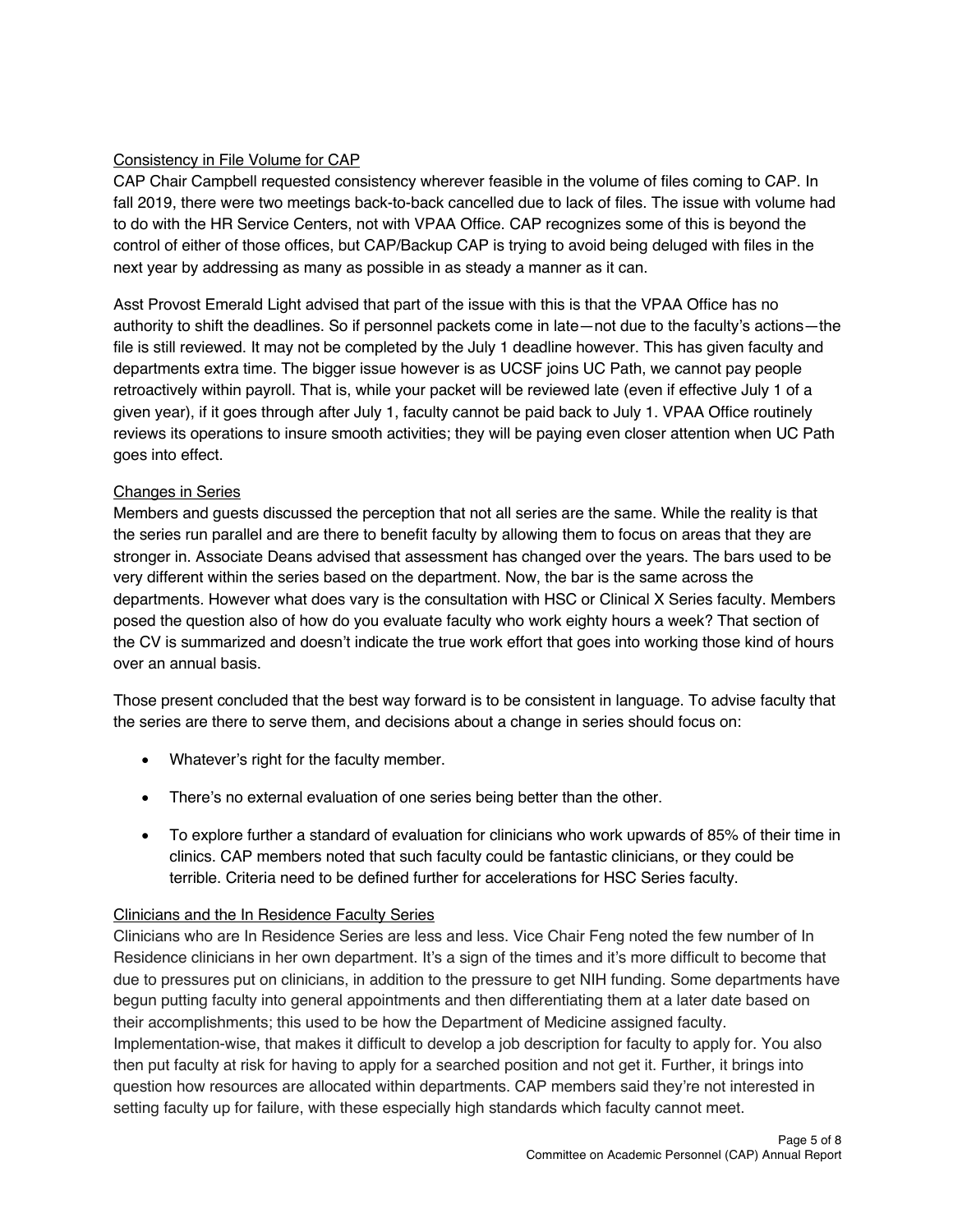Associate Deans advised that over the years, the assessment of faculty has changed. It used to be that assessment differed by department and expertise. That doesn't appear to be the same any longer. Now the bar is the same for everyone in a respective department/division. Those present also advised it becomes difficult to assess clinicians who are eighty-five percent in a clinic, and there aren't metrics for this assessment: this is the same question that UCAP has with the growth of UC Health, and being able to evaluate clinical series. Perhaps metrics should be developed that clinical series can be measured against.

They also advised that students who become faculty in the coming years will have a very different idea of work-life balance so the series choice they make will be based off that personal principle. Members agreed that the series are equivalent and it ultimately comes down to what is accurate for the faculty member in their career. The hierarchy exists due to the APM which advises that some faculty get some benefits, while other faculty don't.

Changes in Series – How Does This Change a Faculty Member's Involvement in the Department? It's the intention of CAP that this process is as seamless as possible. CAP's concern is that a change in series is what's for the faculty, however the message that gets back to the faculty member is that you get promoted in one series and not in another, therefore one series is better than the other. Members also advised that while someone might look exceptionally strong on the academic side, but from a medical staff point of view, they're trying to get you out the door.

## UCAP Update

Current UCAP Rep Meg Wallhagen provided a short overview on key items being discussed at systemwide. These include:

- Standardized testing. This is forthcoming to all divisional CAPs later on this academic year.
- Teaching evaluations and the use of these to develop/obtain quality data across the divisions. These aren't just student evaluations of faculty's teaching. More information on this is forthcoming as well.

EQOP/Diversity Matters – with Christine Glastonbury, EQOP Chair (attachment 2) Guest Glastonbury, EQOP Chair, provided an overview of the process leading up the creation of the EQOP DEI document.

As of July 2019, all new hires must have a diversity statement within the packet. These are variably written, and it's anticipated CAP sees that as well. It has been proposed that by 2021-2022, all promotion packets will have DEI Statements.

While all EQOP members agree to this, they wanted to develop some guidelines to help faculty in drafting such statements. The document provided (attachment 2) is what EQOP has developed. They added in specific statements from each member and examples from Schools. VC Navarro has also contributed to the document. The goal is to have this document published and then develop small cards to hand out at Faculty Development Day. They'd like to present starting in fall 2020.

To date, all School of Nursing packets must have DEI Statements, SOM Departments of Radiology (next cycle), and Anesthesia & Perioperative Care.

Members present encouraged language from this statement being incorporated into Advance, under the rollover Information features. Members also appreciated the multiple examples as encouraging faculty to list something. Associate Deans also suggested EQOP offering 'drop-in hours' or a session for helping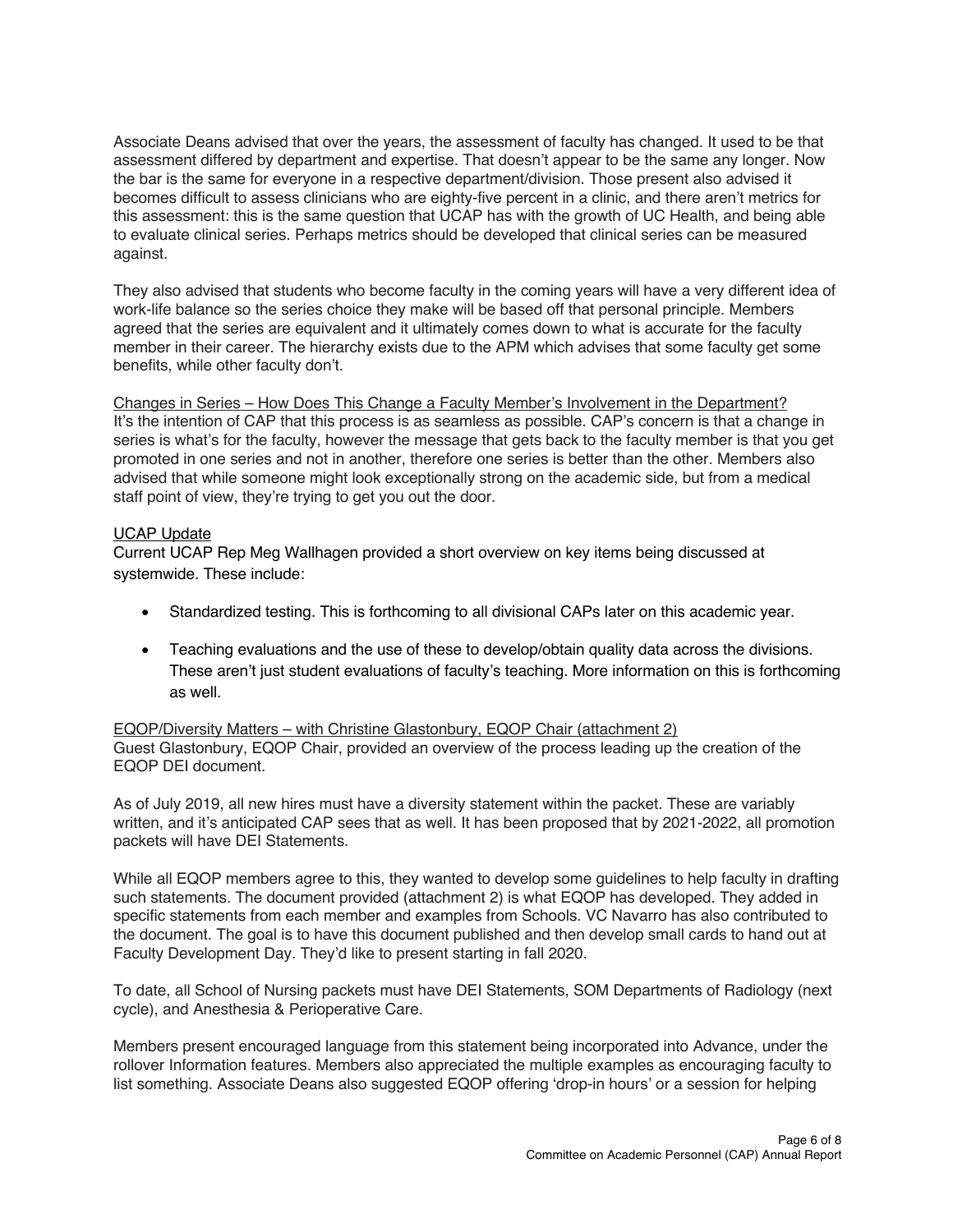faculty in crafting this section, perhaps as part of the Town Hall. Also this will help Department Chairs to differentiate diversity contributions, rather than use boilerplate language.

CAP Chair Campbell advised that part of the goal is to prompt faculty to start thinking about if/how they can frame their work through DEI. Many faculty don't list anything. VPAA Alldredge praised the document, and stressed that it's important for faculty to understand the process and the reasoning behind it (why are DEI Statements required? How does UCSF interpret or evaluate this information?) The group discussed potentially adding to Advance a box for faculty to click if they are deliberately leaving the DEI Statement blank – so faculty are conscious of this. Further, extraordinary contributions can be considered for a basis for accelerations. The intention is that the inclusion of a DEI Statement is always a plus, never a minus.

Associate Deans advised that those faculty who complete the Diversity Champion training from SOM, should be encouraged to list it on their CV as a DEI contribution.

## VPAA Office Inquiries

#### *Evaluation Criteria when Multi-year Accelerated Advancement Actions are Proposed*

Members discussed what the justifications were when CAP is faced with a two- or three-year acceleration, for example. UCSF Guidelines advise one year for an exceptional accomplishment in each different area. CAP takes this advised approach so that it doesn't perform a career review with each of these files. Associate Deans requested the approach to be more consistent, and less 'additive' and that the CAP responses to say the same thing to faculty.

Discussion raised the issue of when a multi-year acceleration is proposed in cases of retention. Associate Deans advised that what is promised to faculty is that their file will be put forth – not that the faculty will receive a particular multi-year acceleration. Associate Deans requested that in cases of an exceptional performance, a multi-year acceleration may be appropriate for a single achievement – and that in those situations an additive approach will work against the faculty member.

VPAA Alldredge encouraged CAP members to use the *Communication to the VPAA box* in Advance to convey issues that arose during discussions. Also, the Campus Guidelines which CAP has used shouldn't be used as a definitive rule; this document was also revised to include language about exceptional single performances can be and should be acknowledged with a multi-year acceleration.

CAP advised that they use the 'bean counting' method to justify the multi-year acceleration, not the other way around. VPAA Alldredge advised that there's no problem for an item that can't be granted an acceleration for a current action due to the effective date, it can be used for an action in the future – as long as there is an explanation that it was included in the prior action.

## *Alignment on Promotion Criteria for Faculty in the Adjunct Series Use of independent funding as a review criterion for promotion in the Adjunct and In Residence Series*

Members discussed that faculty in the Adjunct Series aren't being put up for promotion due to lack of independent funding. However, in some cases, this isn't true as the departments have funding, and adjunct series are permitted to have an unbalanced portfolio. VPAA Office also advised that they've seen this language in some CAP letters last academic year, citing 'lack of independent funding' as a reason for recommending a modification. The preferred language is to cite 'lack of independence in research" as a concern. If the Chair's letter cites the faculty contributions made to the department and the faculty member's expertise, that also can answer the issues related to independence in research funding.

The concern is doubly difficult for Adjunct who without funding may not have a job. For In Residence Series, lack of funding also could means they have only one year worth of funding from the department before being potentially terminated. In these situations, CAP would recommend two alternatives in their letter: either a Step x, or a change in series to another series.